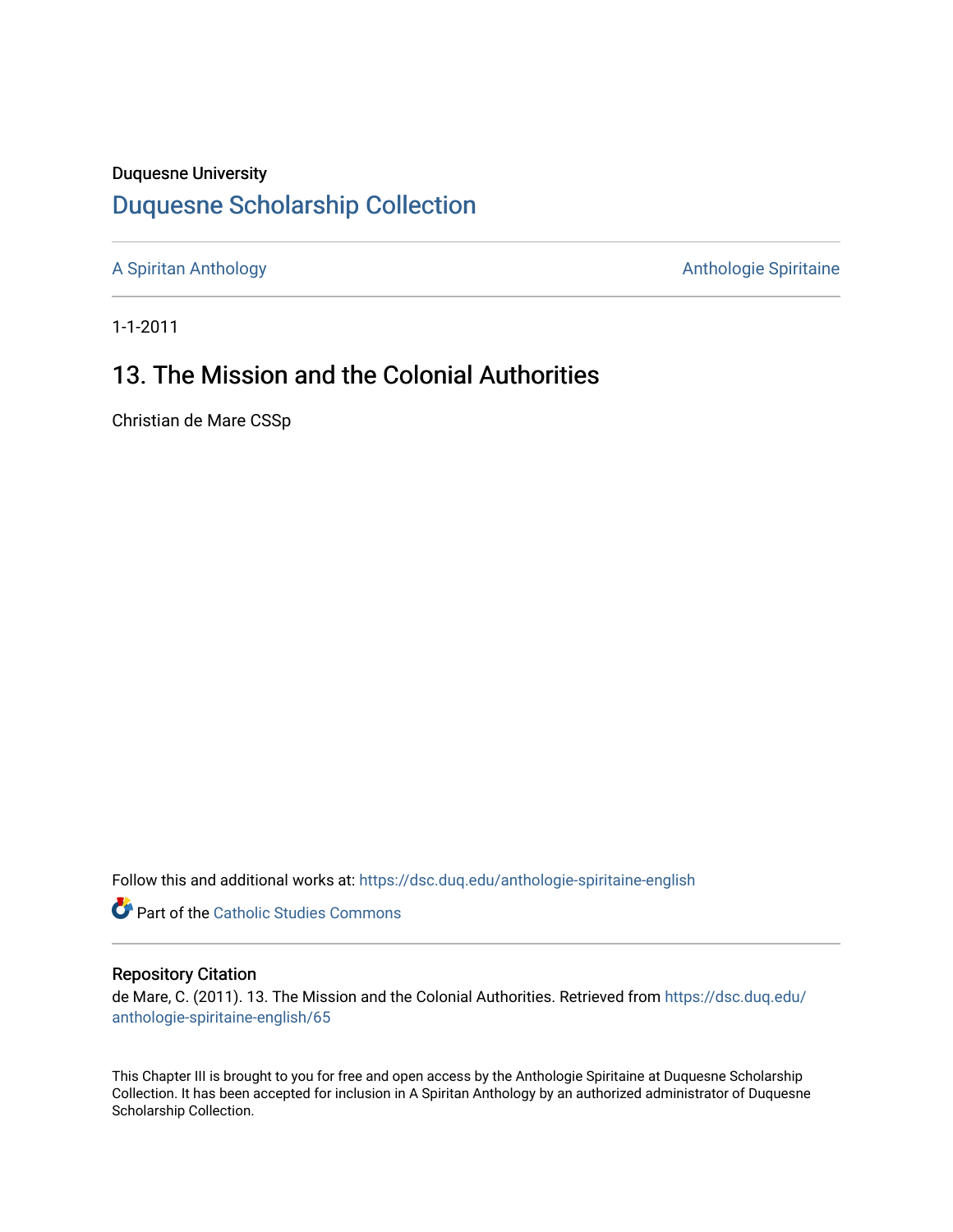# **The Mission and the Colonial Authorities**

*To Father Le Berre, Apostolic Missionary, Gabon]*

*Father Pierre-Marie Le Berri had just arrived in Gabon, a fledgling missionary. Here, Father Libermann gives him advice for his missionary work insisting that he have a good relationship with the French garrison in Fort Aumale (Libreville). He must also respect everybody's freedom of conscience, be tolerant, and be peaceful in his dealings with people.*

9<sup>th</sup> August 1847

#### My dear Confrere,

I see from your letters that what is bothering you most for the moment is the amount of time you have to spend getting supplies for the mission, but that will not last much longer. When starting a work, you have to concentrate on what is not particularly spiritual, but once you have things organised, you will not need to be so taken up with the material side of life. Keep at it, even though you have not managed to do very much else so far. You have cleared the ground; soon you will begin to sow the seed and then God, in his goodness, will let you see the fruits of your labour. Be patient and it will all happen sooner than you think.

While you are busy learning the language, try not to lose your spirit of recollection. Keep your soul in peace, be perfectly

 $1$  N.D. IX, pp. 247-250.

 $2$  Pierre-Marie Le Berre (1819-1891) was born in the diocese of Vannes. Ordained in 1844, he made his Consecration and left for Guinea in 1846. In 1859, he became Bishop Bessieux's Vicar General. He was ordained Bishop of Archis and Vicar Apostolic of the Two Guineas on 7<sup>th</sup> September 1877. He died at Our Lady of Gabon on 16<sup>th</sup> July 1891.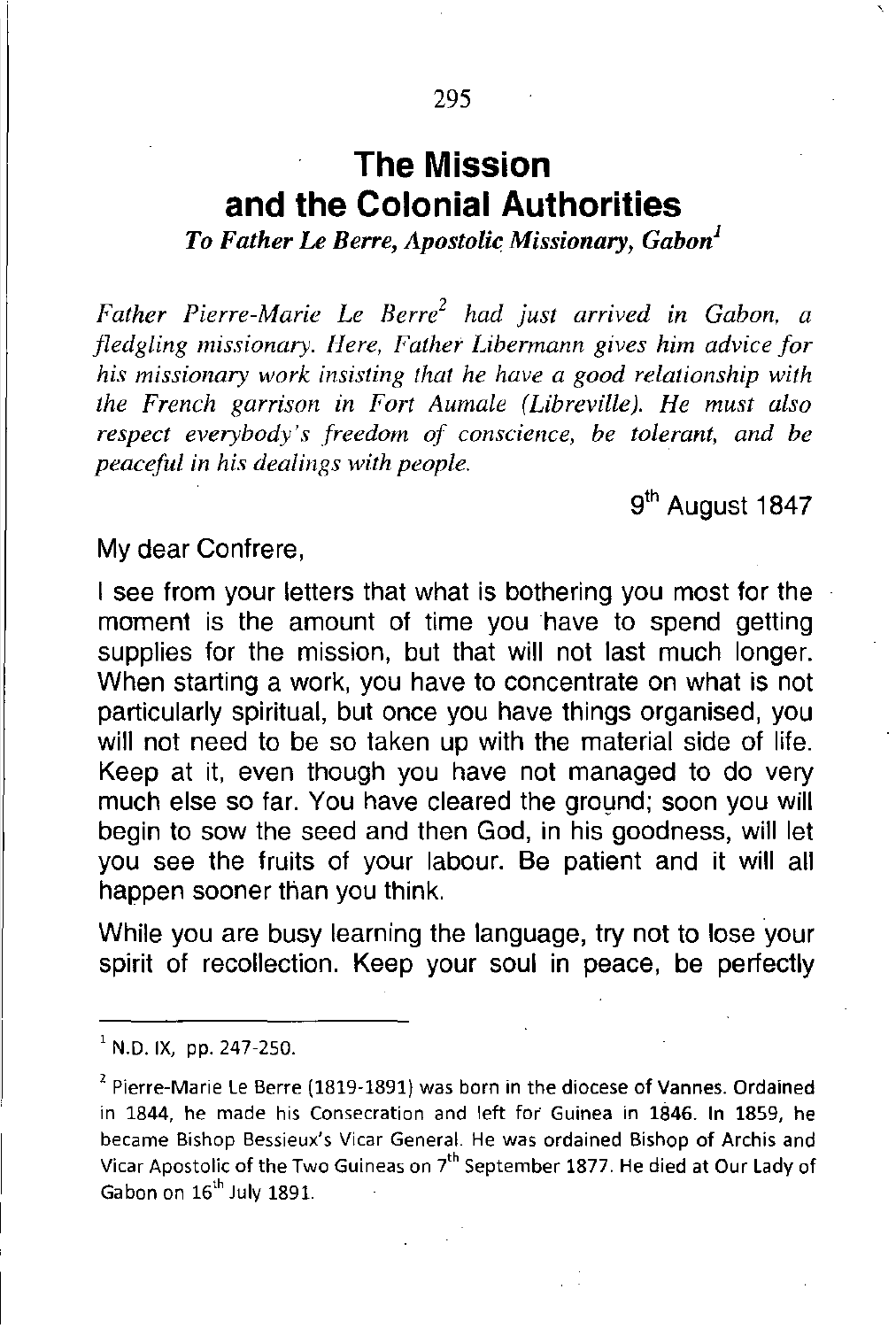united with your confreres, and don't turn in on yourself. Remain on good terms with those around you and be very natural with these poor Frenchmen who are without any religion<sup>1</sup>. Be kind to them and bear them no grudges. If they do you a bad turn, forgive them. If they are harsh with you, reply with gentleness and goodness. If they blame, despise, or otherwise disrespect you, do not put on an air of being embarrassed by it all. Be careful about such feelings towards these people, who think and judge differently from yourself. .They may even think badly of you, and despise you. But being upset by it all creates a certain severity of. outlook, and a timidity which makes us sullen and very formal in our dealings with them. Such a reaction will have a bad effect and drive them further away than ever from our holy religion.

In general, you should act kindly towards everybody, whatever their opinion of religion or of yourself. We must respect each person's freedom to think and act as they like. If we could force consciences to be pure, wills to be good, and minds to believe the eternal truths, then obviously we would be obliged to do so; love of our neighbour Would demand it. But no man on earth. is capable of forcing another, whether in his conscience, or his will, or his intelligence. God doesn't wish to, so why should we? He leaves people free to ignore him or to act against him, so we have no right to force people or to get irritated with them; rather, we must be friendly, free and open with them. We will talk with them about the things which please them and try to win their friendship by always being kind.

Father Bessieux will return to Gabon next Autumn, leaving France at the end of September or October. I hope everybody will be pleased to see him again. I am going to try and give him some reinforcements and then you will be able to carry

<sup>1</sup> **Namely, the colonial agents of the French Government**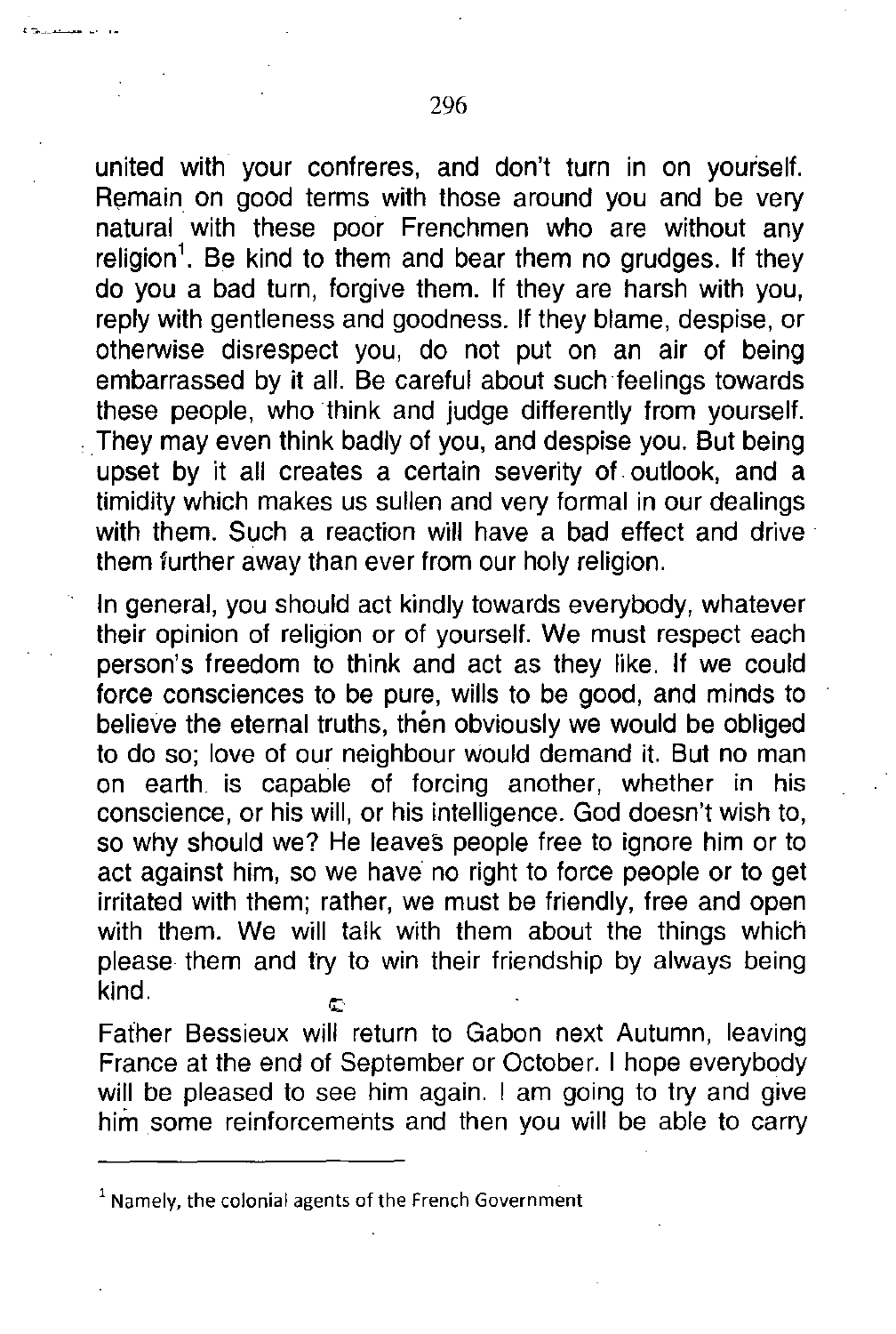out your plans at Konriiquet or elsewhere. We have now received his dictionary. I will ask the Ministry for the Navy to print the grammar, dictionary, catechism and the Life of our Lord, Jesus Christ, which Father Bessieux has translated into Pongwe. I hope the Minister will agree, because It will be a great help to you. .

Fathers Blanpin and Jérôme<sup>1</sup> have left for Reunion and Fathers Thévaux and Thiersé have returned from New Holland<sup>2</sup>. We have definitely abandoned that mission, so that means there are now three missionaries in Mauritius, and five in Reunion. Both those missions are going well, particularly Mauritius, considering how few people we have working there. You can judge from the numbers of children attending catechism class - around four hundred boys, and five hundred girls. Five or six hundred are preparing to make their First Communion.

We have started a small foundation at Bordeaux; we will concentrate our work there on labourers, sailors, and the poorer classes. It is important for us to have houses in some of the principal ports in the south of France. If it happens that some of you have to leave Guinea for health reasons, we need a place for you in a temperate climate. Picardy, where we are already established, is too cold and damp for that purpose. We have started at Bordeaux because M. Germainville<sup>3</sup> offered us his house, a certain amount of financial backing and a work that is already under way. I have

 $<sup>1</sup>$  There is an index at the end of the book concerning the people mentioned in</sup> Libermann's letters.

<sup>7.</sup> **The attempted mission in Australia turned out to be a disaster.**

<sup>3</sup> **M. GermanviJle, or Germain Ville, was a merchant in Bordeaux with whom Libermann had important dealings. He had done a lot to help the** who were leaving for Africa from that port. Cf. Annex to N. D. XIII, pp. 279 seq.